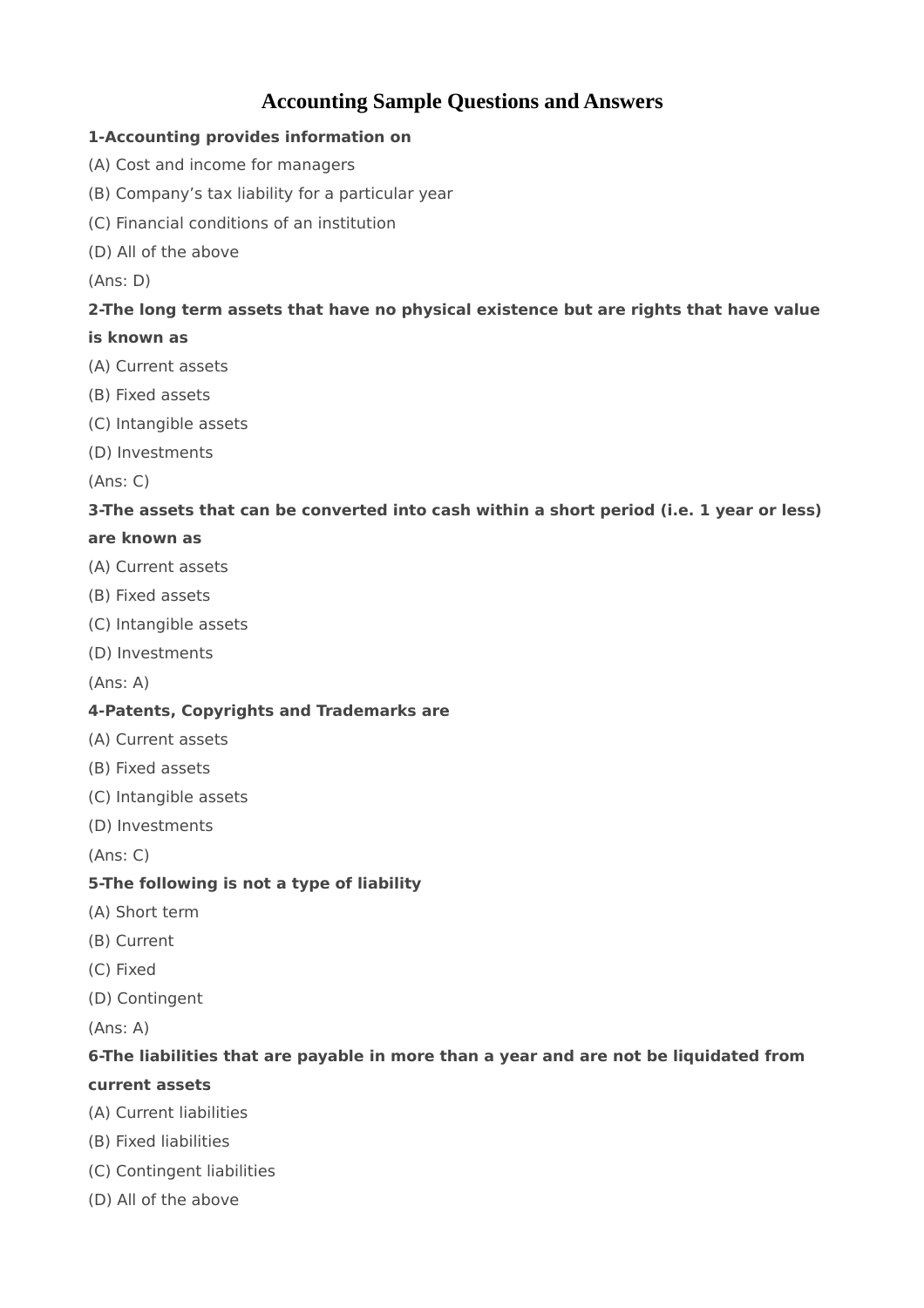(Ans: B)

#### **7-The debts, which are to be repaid within a short period (year or less) are known as**

- (A) Current liabilities
- (B) Fixed liabilities
- (C) Contingent liabilities
- (D) All of the above

(Ans: A)

#### **8-The sales income (Credit and Cash) of a business during a given period is called**

- (A) Transactions
- (B) Sales returns
- (C) Turnover
- (D) Purchase returns

(Ans: C)

#### **9-Any written evidence in support of a business transaction is called**

- (A) Journal
- (B) Ledger
- (C) Ledger posting
- (D) Voucher

(Ans: D)

#### **10-The accounts that records expenses, gains and losses are**

- (A) Personal accounts
- (B) Real accounts
- (C) Nominal accounts
- (D) None of the above

(Ans: C)

#### **11-Real accounts records**

- (A) Dealings with creditors or debtors
- (B) Dealings in commodities
- (C) Gains and losses
- (D) All of the above

(Ans: B)

#### **12-In journal, the business transaction is recorded**

- (A) Same day
- (B) Next day
- (C) Once in a week
- (D) Once in a month

(Ans: A)

# **13-The following is (are) the type(s) of Journal**

(A) Purchase journal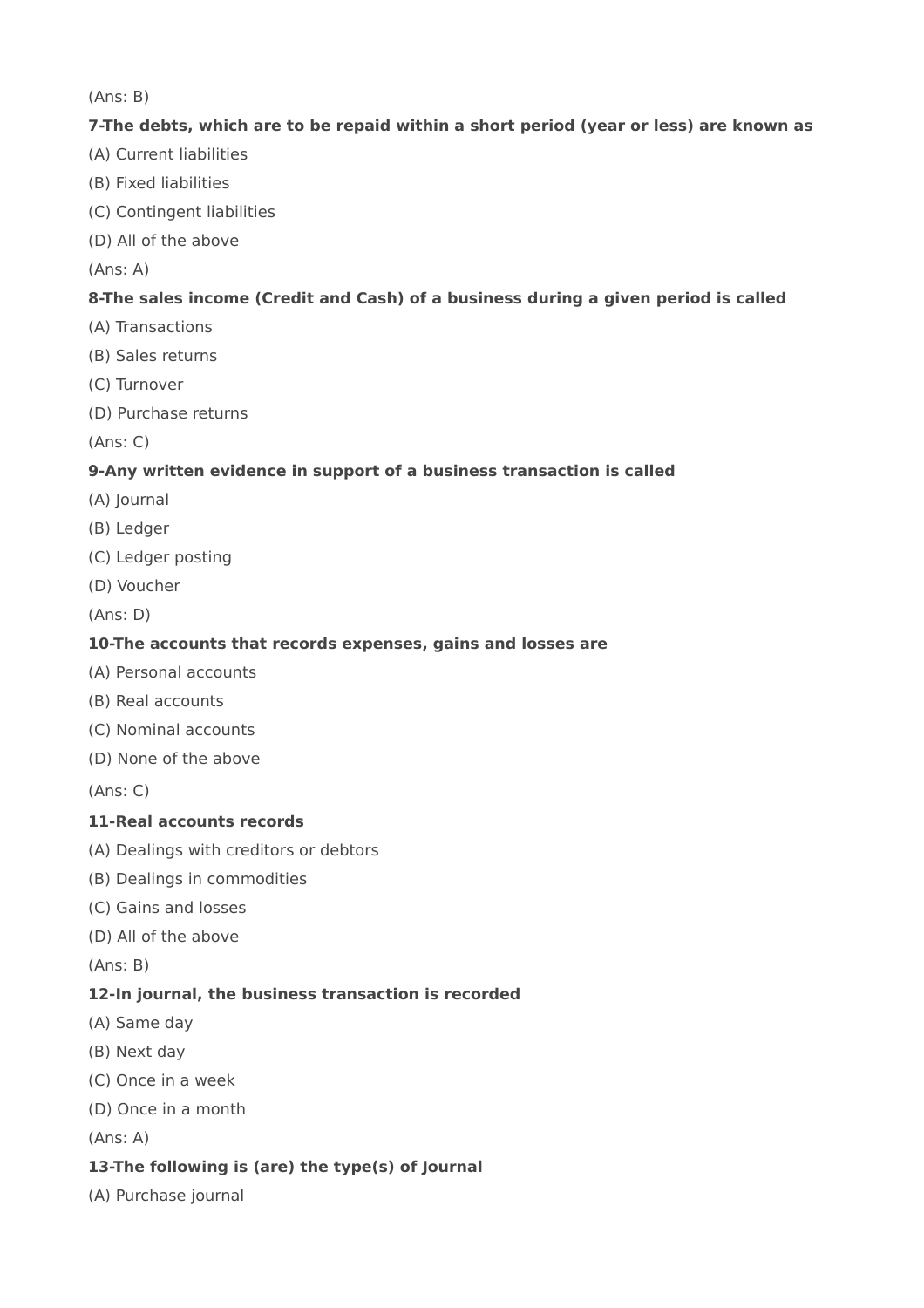- (B) Sales journal
- (C) Cash journal
- (D) All of the above

(Ans: D)

# **14-The process of entering all transactions from the journal to ledger is called**

- (A) Posting
- (B) Entry
- (C) Accounting
- (D) None of the above

(Ans: A)

# **15-The following is a statement showing the financial status of the company at any**

#### **given time**

- (A) Trading account
- (B) Profit and Loss statements
- (C) Balance sheet
- (D) Cash book

(Ans: C)

# **16-The following is a statement of revenues and expenses for a specific period of time**

- (A) Trading account
- (B) Trial balance
- (C) Profit and loss statements
- (D) Balance sheet

(Ans: C)

#### **17-Balance sheet is a statement of**

- (A) Assets
- (B) Liability
- (C) Capital
- (D) All of the above

(Ans: D)

#### **18-Balance sheets are prepared**

- (A) Daily
- (B) Weekly
- (C) Monthly
- (D) Annually

(Ans: D)

#### **19-The ratios that refer to the ability of the firm to meet the short term obligations out**

# **of its short term resources**

- (A) Liquidity ratio
- (B) Leverage ratios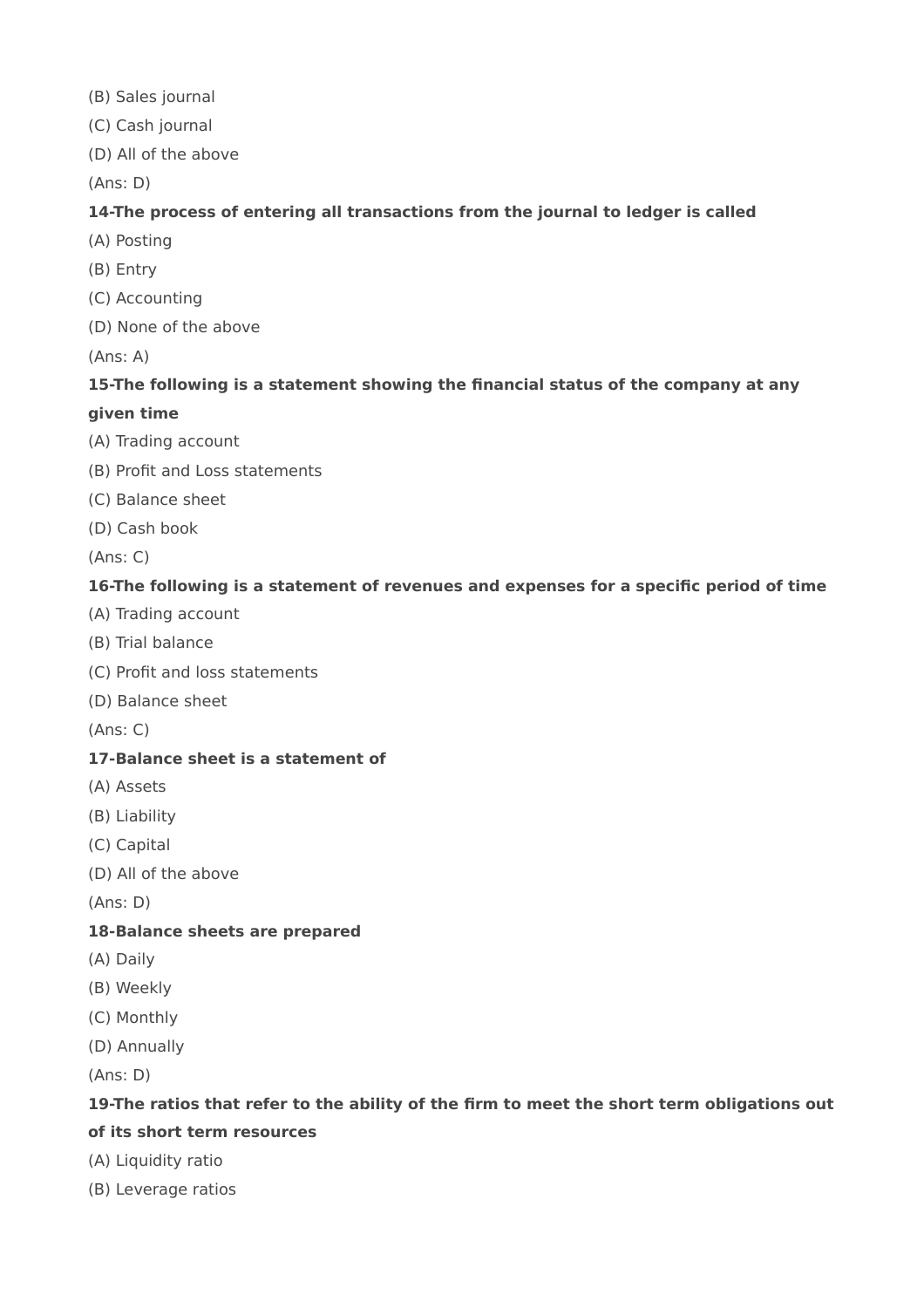(C) Activity ratios

(D) Profitability ratios

(Ans: A)

# **20-The measure of how efficiently the assets resources are employed by the firm is called**

- (A) Liquidity ratio
- (B) Leverage ratios
- (C) Activity ratios
- (D) Profitability ratios

(Ans: C)

# **21-The following is (are) the current liability (ies)**

- (A) Bills payable
- (B) Outstanding expenses
- (C) Bank overdraft
- (D) All of the above

(Ans: D)

#### **22-Current ratio =**

- (A) Quick assets / Current liabilities
- (B) Current assets / Current liabilities
- (C) Debt. / Equity
- (D) Current assets / Equity

(Ans: B)

# **23-A current ratio of \_\_\_\_\_\_ and above indicates that the availability of sufficient net working capital and the ability of the firm to meet current liabilities.**

- (A) 1.33:1
- (B) 1.44:1
- (C) 1.55:1
- (D) 1.66:1
- (Ans: A)

# **24-Liquid or Quick assets =**

- (A) Current assets (stock + work in progress)
- (B) Current assets + stock + work in progress
- (C) (Current assets + stock) + work in progress
- (D) (Current assets + work in progress) stock

(Ans: A)

#### **25-The following is also known as External Internal Equity ratio**

- (A) Current ratio
- (B) Acid test ratio
- (C) Debt Equity ratio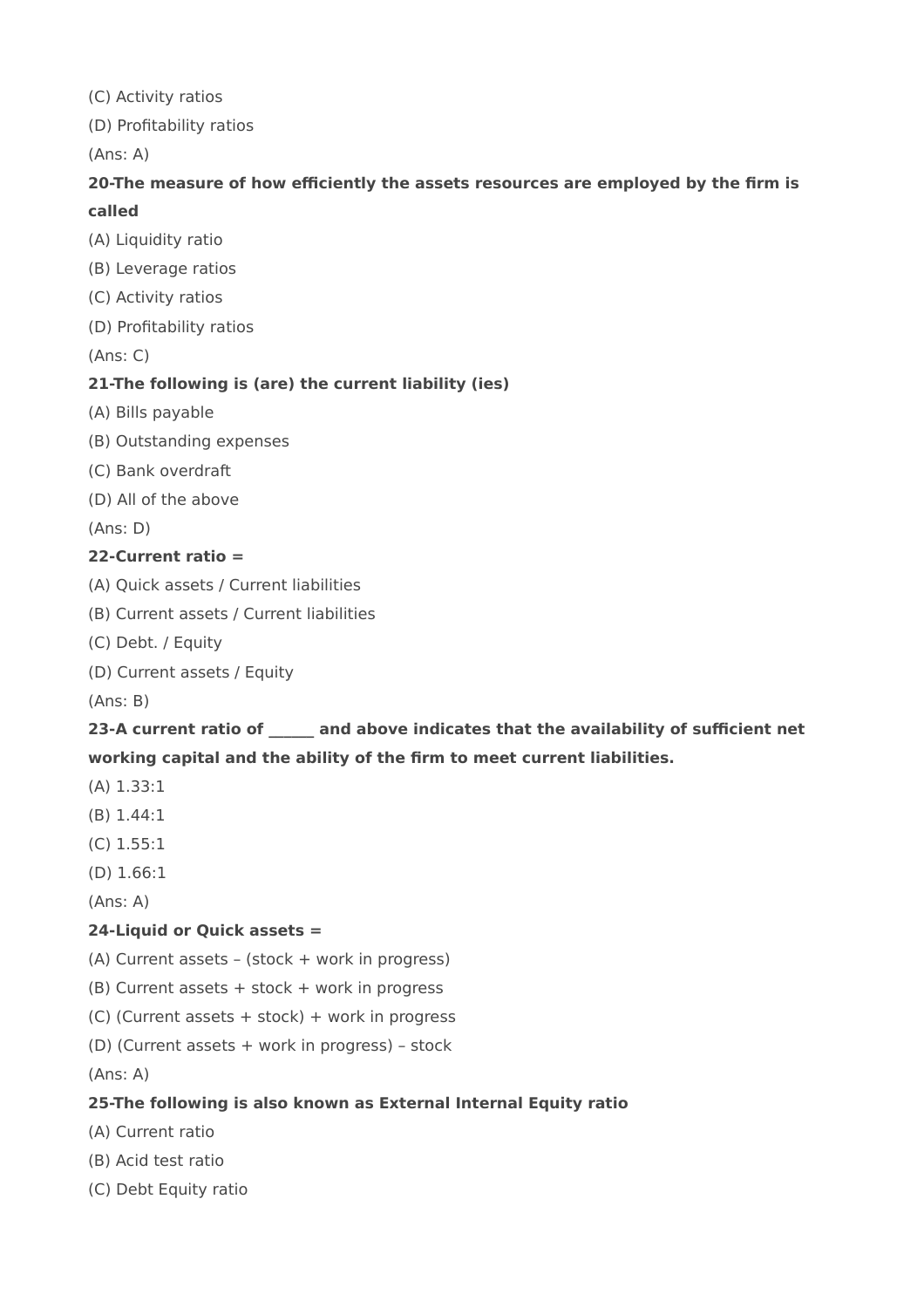(D) Debt service coverage ratio

(Ans: C)

# **26-Lower the Debt Equity ratio**

- (A) Lower the protection to creditors
- (B) Higher the protection to creditors
- (C) It does not affect creditors
- (D) None of the above
- (Ans: B)

#### **27-A higher inventory ratio indicates**

- (A) Better inventory management
- (B) Quicker turnover
- (C) Both 'A' and 'B'
- (D) None of the above

(Ans: C)

# **28-Return on Investment Ratio (ROI) =**

- (A) (Gross profit / Net sales) x 100
- (B) (Gross profit x Sales / Fixed assets) x 100
- (C) (Net profit / Sales) x 100
- (D) (Net profit / Total assets) x 100
- (Ans: D)

# **29-A Low Return on Investment Ratio (ROI) indicates**

- (A) Improper utilization of resources
- (B) Over investment in assets
- (C) Both 'A' and 'B'
- (D) None of the above

(Ans: C)

# **30-Following is (are) the characteristic(s) of a budget**

- (A) It outlines projected activities
- (B) Expressions are made in quantitative terms
- (C) It is for a fixed period
- (D) All of the above
- (Ans: D)

# **31-Sales expenditure budget is prepared by estimating the expense(s) of**

- (A) Advertisement
- (B) Market analysis
- (C) Salesman's salary
- (D) All of the above

(Ans: D)

#### **32-Budgeting is difficult to apply in the following cases**